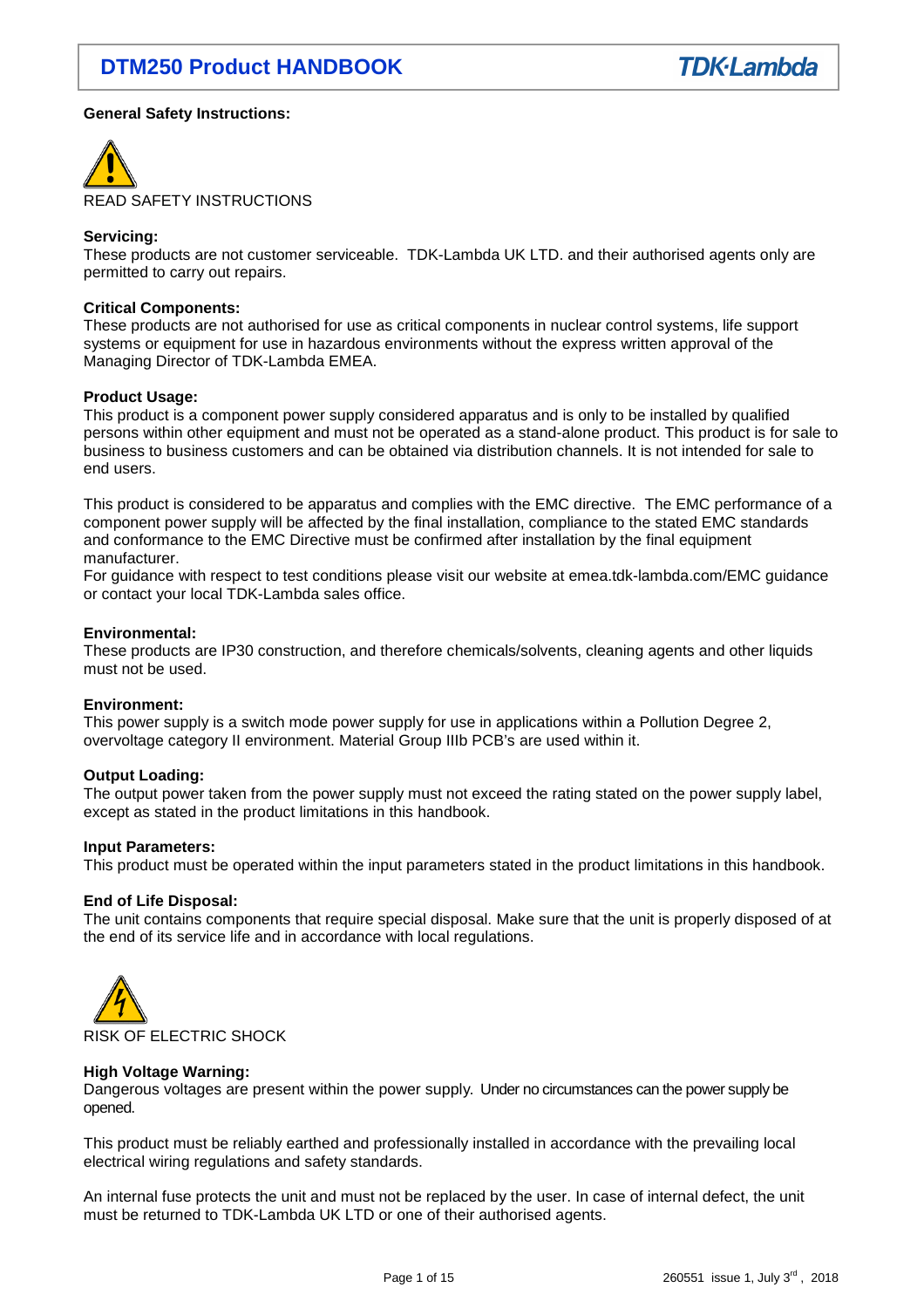

HOT SURFACE

## **External Hot Surfaces:**

In accordance with local regulations for Health and Safety at work, manufacturers have an obligation to protect service engineers as well as users. In order to comply with this, a label must be fitted to these products which is clearly visible to service personnel accessing the overall equipment, and which legibly warns that surfaces of these products may be hot and must not be touched when the products are in operation.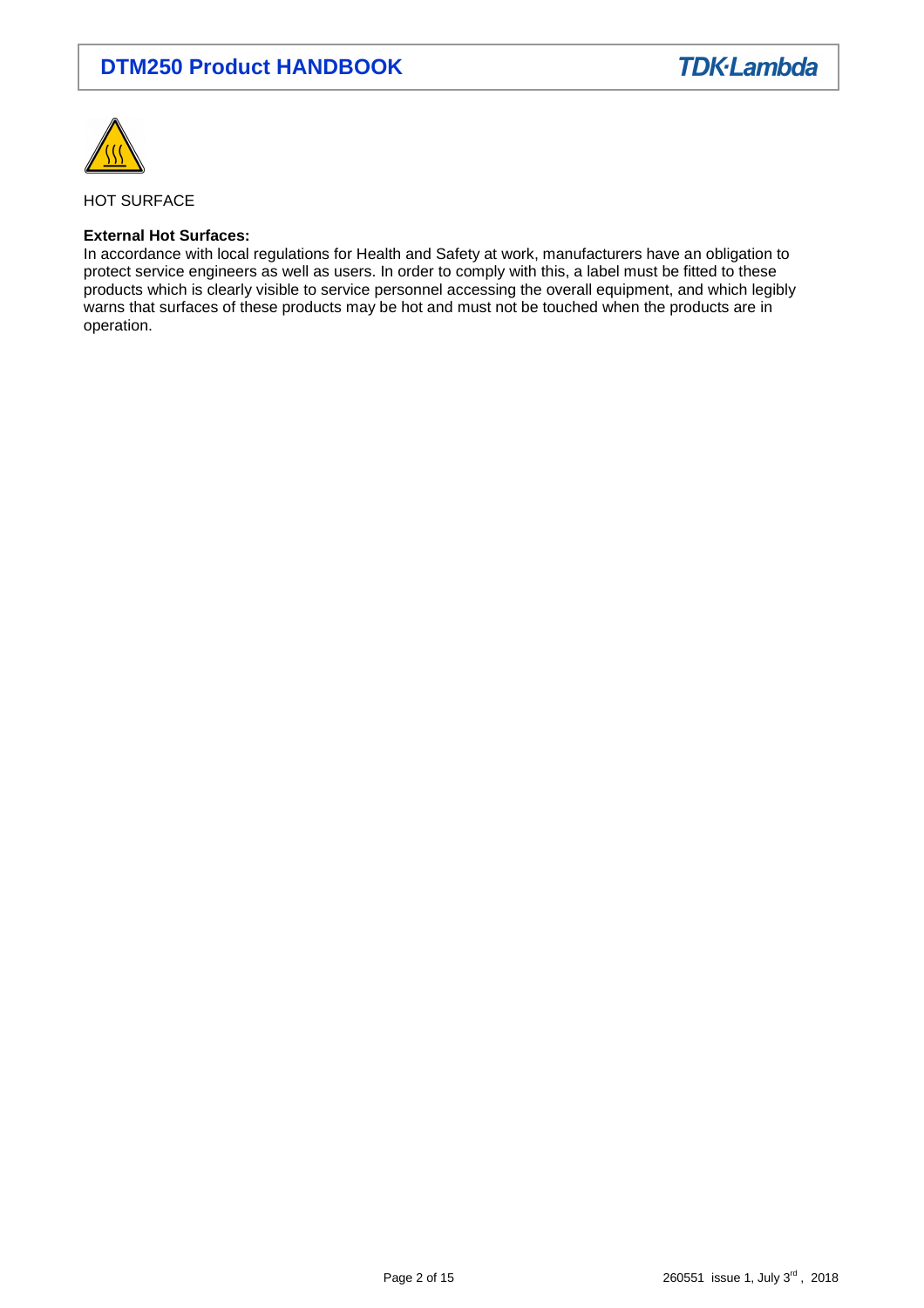## **Allgemeine Sicherheitsvorschriften:**



LESEN SIE DIE SICHERHEITSVORSCHRIFTEN

## **Wartung:**

Diese Produkte können nicht durch den Kunden gewartet werden. Nur TDK-Lambda UK LTD. und deren zugelassene Vertriebshändler sind zur Durchführung von Reparaturen berechtigt.

## **Kritische Komponenten:**

Diese Produkte sind nicht für die Verwendung als kritische Komponenten in nuklearen Kontrollsystemen, Lebenserhaltungssystemen oder Geräten in gefährlichen Umgebungen geeignet, sofern dies nicht ausdrücklich und in Schriftform durch den Geschäftsführer von TDK-Lambda EMEA genehmigt wurde.

#### **Produktverwendung:**

Dieses Produkt ist als eine Stromversorgungs-Baugruppe / Stromversorgungs-Einheit zu betrachten und es darf nur von qualifiziertem Personal in andere Geräte eingebaut werden und es darf NICHT als eigenständiges Gerät ("Stand-Alone") betrieben werden. Dieses Produkt ist für den Verkauf an Geschäftskunden entwickelt worden und es kann über Distributionskanäle bezogen werden. Es ist NICHT für den Verkauf an Endkunden gedacht und konzipiert.

Dieses Produkt ist als Gerät zu betrachten and entspricht der EMV Direktive. Das EMV-Verhalten eines Einbau-Netzteiles wird von der Einbausituation im Endgerät beeinflusst. Die Übereinstimmung mit den angegebenen EMV-Normen und die Erfüllung der EMV-Richtlinie muß nach dem Einbau vom Endgerätehersteller nachgewiesen werden.

Für Hinweise zum Prüfaufbau besuchen Sie bitte unsere Website auf emea.tdk-lambda.com/EMC Anwendungshinweise oder kontaktieren Sie Ihr lokales TDK-Lambda Vertriebsbüro.

## **Umwelt:**

Diese Produkte sind IP30, aus diesem Grund dürfen keine Chemikalien/Lösungsmittel, Reinigungsmittel und andere Flüssigkeiten verwendet werden.

## **Umgebung:**

Dieses Netzteil ist ein Schaltnetzteil zur Verwendung in einer Umgebung mit einem Verschmutzungsgrad 2, Überspannungskategorie II. Materialgruppe IIIb mit darin verwendeten PCBs.

#### **Ausgangsstrom:**

Der Ausgangsstrom des Netzteiles darf die Leistung, die auf dem Label des Netzteiles vermerkt ist, nur dann überschreiten, wenn dies in den Produktgrenzen dieses Handbuches ausgezeichnet ist.

#### **Eingangsparameter:**

Dieses Produkt muss innerhalb der Eingangsparameter, die in den Produktgrenzen dieses Handbuches angegeben sind, betrieben werden.

## **Entsorgung am Ende der Betriebszeit:**

Das Gerät enthält Komponenten die unter Sondermüll fallen. Das Gerät muss am Ende der Betriebszeit ordnungsgemäß und in Übereinstimmung mit den regionalen Bestimmungen entsorgt werden.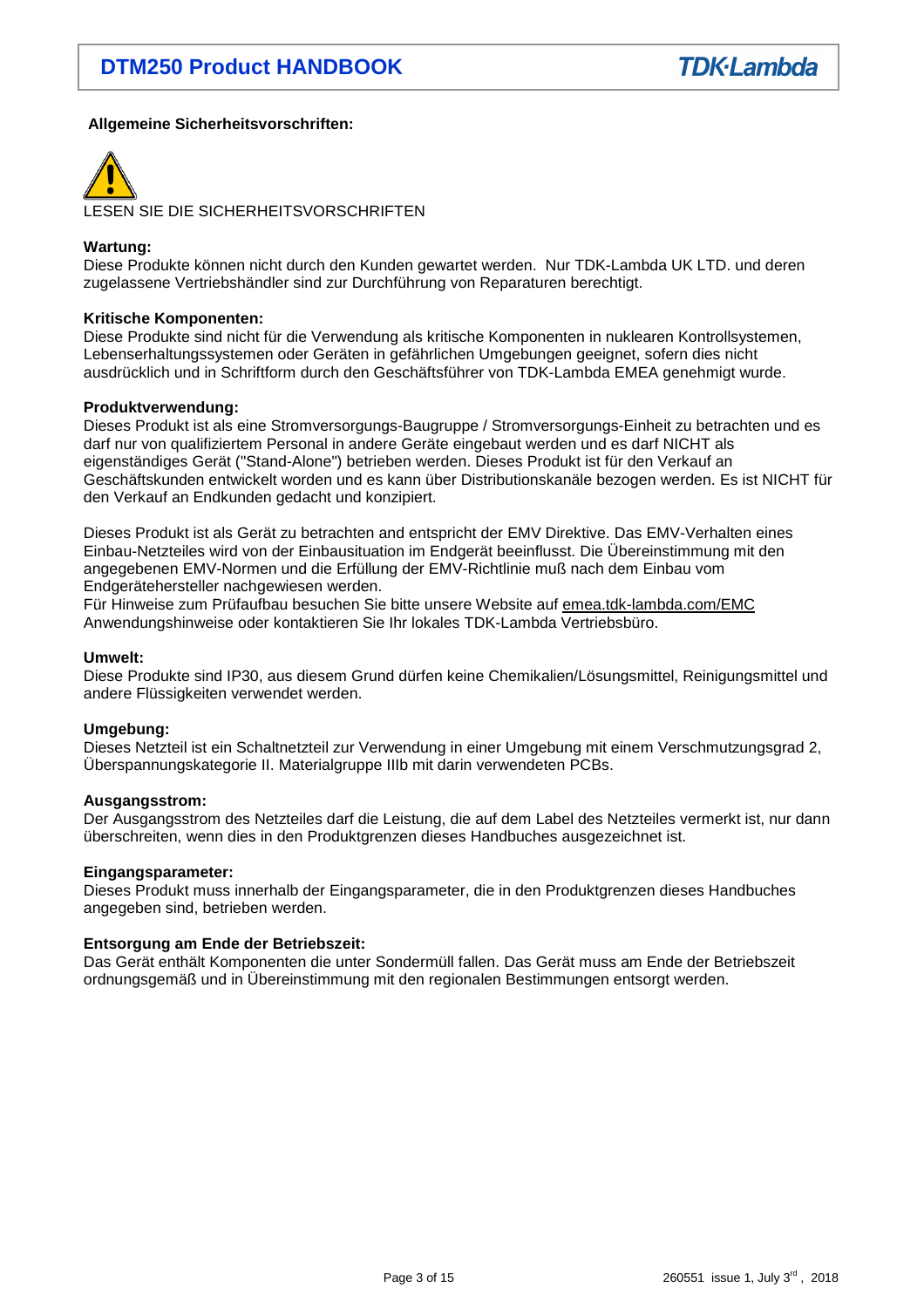# **NUR AC-DC PRODUKTE**



#### **Hochspannungswarnung:**

Innerhalb des Netzteiles gibt es gefährliche Spannungen**.** Der Elektroinstallateur muss das Wartungspersonal vor versehentlichem Kontakt mit den gefährlichen Spannungen im Endgerät schützen.

Dies Produkt muss sicher geerdet und von qualifiziertem Personal in Übereinstimmung mit den gültigen regionalen Bestimmungen zu Verdrahtungen sowie den Sicherheitsstandards installiert werden.

Eine interne Sicherung schützt das Gerät und darf durch den Benutzer nicht ausgetauscht werden. Im Fall von internen Defekten muss das Gerät an TDK-Lambda UK LTD oder einen der autorisierten Vertriebshändler zurückgeschickt werden.



#### **Äußere heiße Oberflächen:**

In Übereinstimmung mit den regionalen Bestimmungen für Gesundheit und Sicherheit bei der Arbeit ist der Hersteller für den Schutz von Wartungspersonal und Benutzern verantwortlich. Um diesen Bestimmungen gerecht zu werden, muss auf den Produkten ein Label angebracht werden, das deutlich sichtbar für das Wartungspersonal mit Zugriff auf die gesamte Anlage ist, und das gut lesbar auf die eventuell heiße Oberfläche des Gerätes hinweist und das Berühren des Produktes in Betrieb untersagt.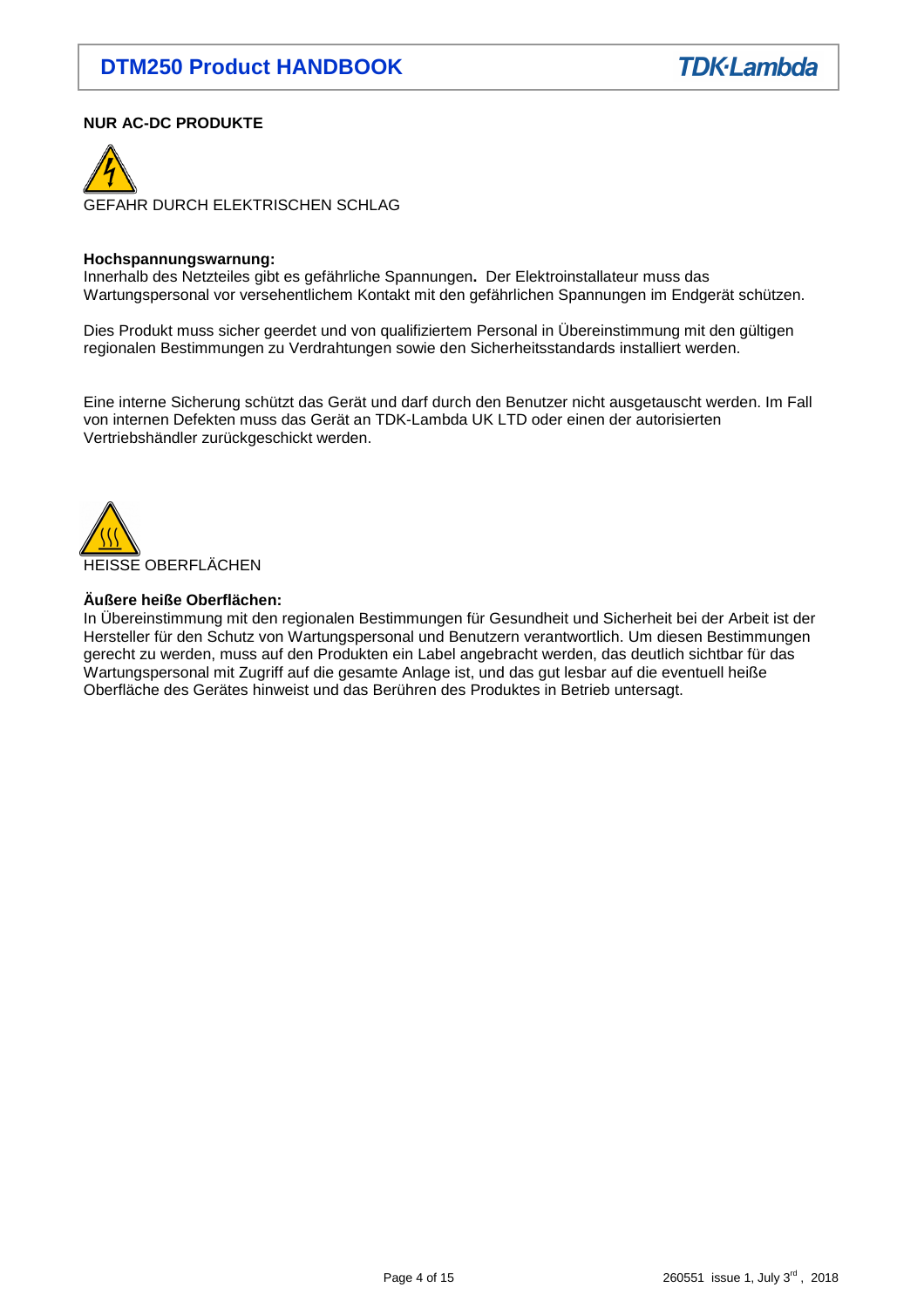## **Consignes de sécurité générale:**



LIRE LES CONSIGNES DE SECURITE

## **Entretien:**

Ces produits ne peuvent pas être réparés par le client. Seul, TDK-Lambda UK LTD et ses agents agréés sont autorisés à effectuer des réparations.

## **Composants critiques:**

Ces produits ne doivent pas être utilisés en tant que composants critiques dans des systèmes de commande nucléaire, dans des systèmes de sauvetage ou dans des équipements utilisés dans des environnements dangereux, sans l'autorisation écrite express du directeur général de TDK-Lambda EMEA.

#### **Utilisation du produit:**

Ce produit est une alimentation considérée comme un appareil devant être installé par des personnes qualifiées, dans un autre équipement. Il ne doit pas être utilisé en tant que produit fini. Ce produit est destiné à la vente entre entreprises et peut être obtenu via des canaux de distribution. Il n'est pas prévu à la vente pour les particuliers.

Ce produit considéré comme un appareil conforme à la directive CEM. La performance CEM d'une alimentation considérée comme un composant d'un équipement sera affectée par l'équipement final, la conformité aux normes CEM énoncée et la conformité à la directive CEM doivent être confirmées après installation de l'alimentation par le fabricant de l'équipement final.

Pour obtenir des conseils concernant nos conditions d'essai, veuillez consulter notre site Web à l'adresse emea.tdk-lambda.com/EMC ou contacter votre bureau de vente local TDK-Lambda.

## **Environnement:**

Ces produits sont IP30, et donc on ne doit pas utiliser des produits chimiques/solvants, des produits de nettoyage et d'autres liquides.

## **Environnement:**

Cette alimentation fonctionne en mode commutation pour utilisation dans des applications fonctionnant dans un environnement avec Pollution Degré 2 et catégorie surtension II. Elle utilise des cartes de circuits imprimés (PCB) Groupe IIIb.

## **Intensité soutirée:**

L'intensité soutirée de l'alimentation ne doit pas dépasser l'intensité nominale marquée sur la plaque signalétique, sauf indications contraires dans les limitations du produit dans ce manuel.

#### **Paramètres d'entrée:**

Ce paramètre doit être utilisé à l'intérieur des paramètres d'entrée indiqués dans les limitations du produit dans ce manuel.

## **Elimination en fin de vie:**

L'alimentation contient des composants nécessitant des mesures spéciales pour leur élimination. Vérifiez que cette alimentation est éliminée correctement en fin de vie utile et conformément aux réglementations locales.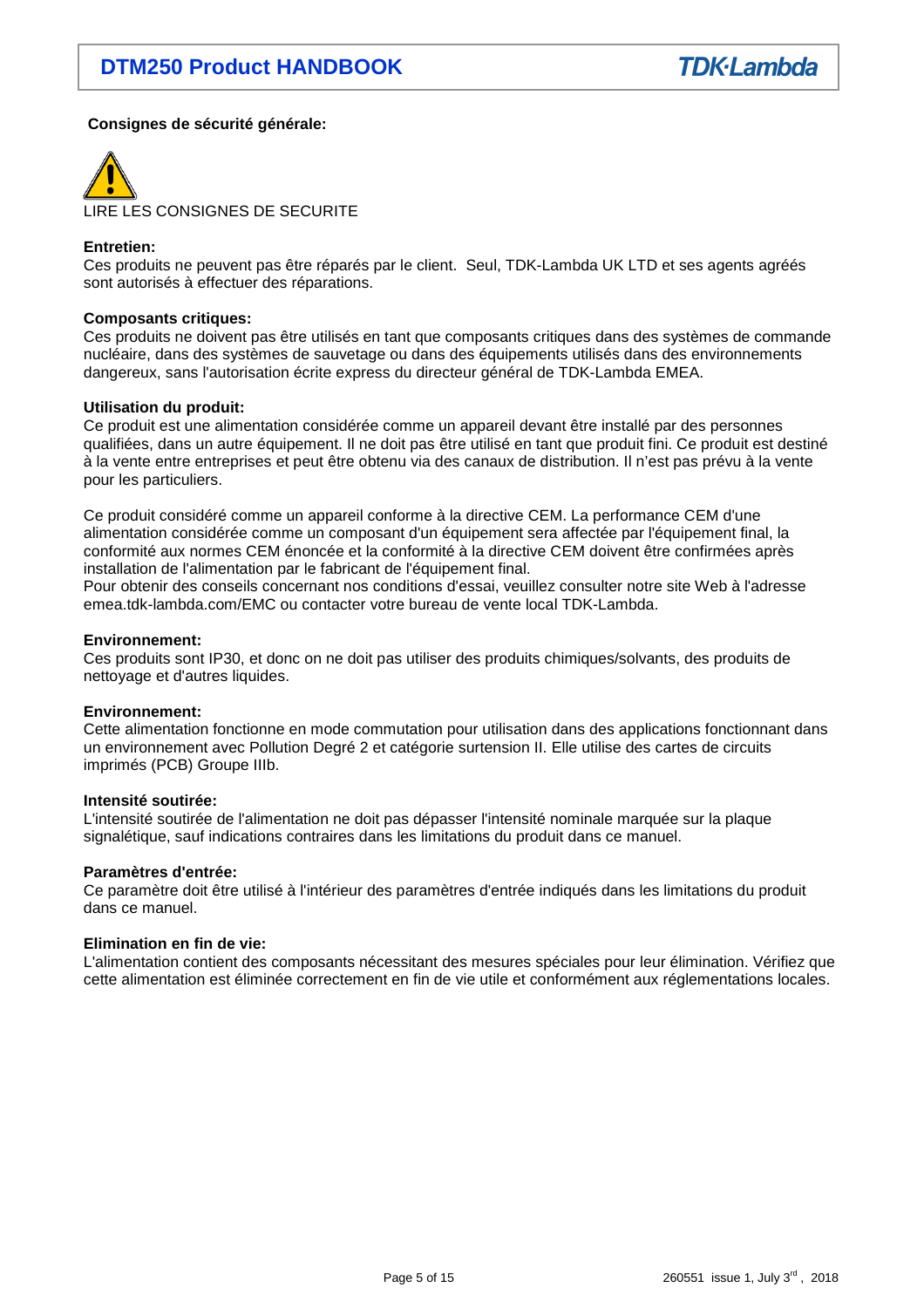## **PRODUITS AC-DC SEULEMENT**



## **Attention-Danger haute tension:**

Des tensions dangereuses sont présentes dans l'alimentation. L'installateur doit protéger le personnel d'entretien contre un contact involontaire avec ces tensions dangereuses dans l'équipement final.

Ce produit doit être raccordé à une terre fiable et installé par des professionnels en respectant les réglementations locales de câblages électriques en vigueur et les normes de sécurité.

Un fusible interne protège le module et ne doit pas être remplacé par l'utilisateur. En cas de défaut interne, le module doit être renvoyé à TDK-Lambda UK LTD ou l'un de ses agents agréés.



## **Surfaces chaudes extérieures:**

Conformément aux réglementations locales concernant la santé et la sécurité sur les lieux de travail, les fabricants doivent protéger les techniciens d'entretien et les utilisateurs. Pour cela, une plaque signalétique doit être installée sur ces produits, et cette plaque doit être bien visible pour les techniciens d'entretien intervenant sur l'équipement, et elle doit indiquer de manière bien visible que les surfaces de ces produits peuvent être chaudes et qu'elles ne doivent pas être touchées lorsque les produits fonctionnent.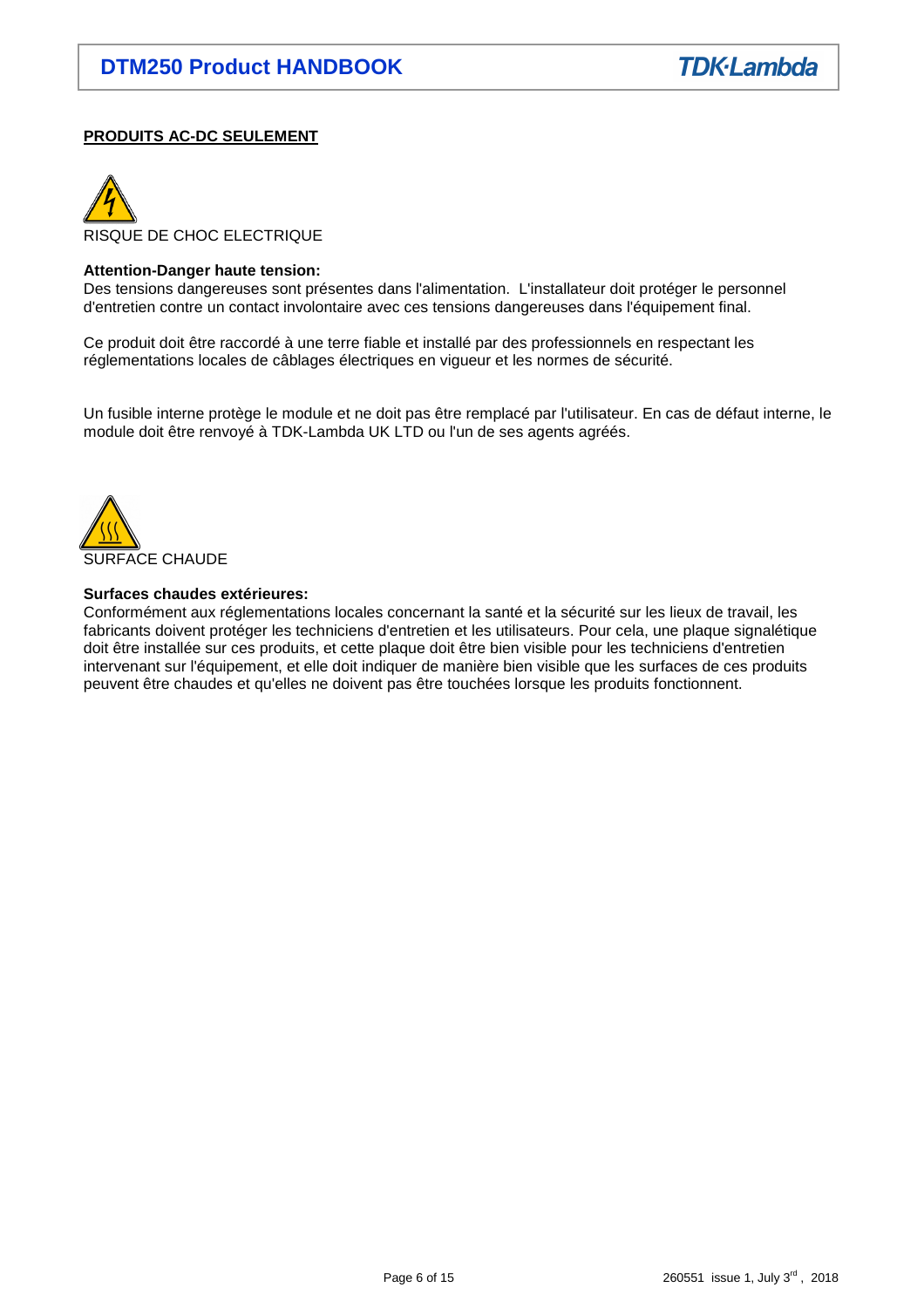## **Norme generali di sicurezza:**



SI PREGA DI LEGGERE LE NORME DI SICUREZZA

#### **Manutenzione:**

Il cliente non può eseguire alcuna manutenzione su questi prodotti. L'esecuzione delle eventuali riparazioni è consentita solo a TDK-Lambda UK LTD e ai suoi agenti autorizzati.

## **Componenti critici:**

Non si autorizza l'uso di questi prodotti come componenti critici all'interno di sistemi di controllo nucleari, sistemi necessari alla sopravvivenza o apparecchiature destinate all'impiego in ambienti pericolosi, senza l'esplicita approvazione scritta dell'Amministratore Delegato di TDK-Lambda EMEA.

#### **Uso dei prodotti:**

Questo prodotto è un alimentatore professionale componente considerato apparato e come tale deve essere installato da qualificato personale all'interno di altre apparecchiature e non deve essere utilizzato come prodotto indipendente. Questo prodotto è vendibile solo ad utilizzatori e compratori professionali, attraverso i vari canali di distribuzione. Questo prodotto non è inteso per la vendita al dettaglio o agli utilizzatori finali.

Questo prodotto è da considerarsi come apparato e conforme con la direttiva EMC. Le prestazioni EMC di un alimentatore utilizzato come componente di un'apparecchiatura saranno influenzate dal montaggio finale, la conformità alle norme EMC indicate e la conformità alla direttiva EMC dovranno essere confermata dopo l'installazione dell'alimentatore da parte del produttore dell'apparecchiatura finale. Per indicazioni riguardanti le condizioni di test si prega di visitare il nostro sito web all'indirizzo emea.tdk-

lambda.com/EMC o contattare l'ufficio vendite TDK-Lambda locale.

#### **Condizioni ambientali:**

Questi prodotti sono classificati come IP30, dunque non devono essere utilizzati sostanze chimiche/solventi, prodotti per la pulizia o liquidi di altra natura.

## **Ambiente:**

Questo prodotto è un alimentatore a commutazione, destinato all'uso in applicazioni rientranti in ambienti con le seguenti caratteristiche: Livello inquinamento 2, Categoria sovratensione II. Questo prodotto contiene schede di circuiti stampati in materiali di Gruppo IIIb.

#### **Carico in uscita:**

La potenza in uscita ottenuta dall'alimentatore non deve superare la potenza nominale indicata sulla targhetta dell'alimentatore, fatto salvo dove indicato nei limiti per i prodotto specificati in questo manuale.

#### **Parametri di alimentazione:**

Questo prodotto deve essere utilizzato entro i parametri di alimentazione indicati nei limiti per il prodotto, specificati in questo manuale.

#### **Smaltimento:**

L'unità contiene componenti che richiedono procedure speciali di smaltimento. Accertarsi che l'unità venga smaltita in modo corretto al termine della vita utile e nel rispetto delle normative locali.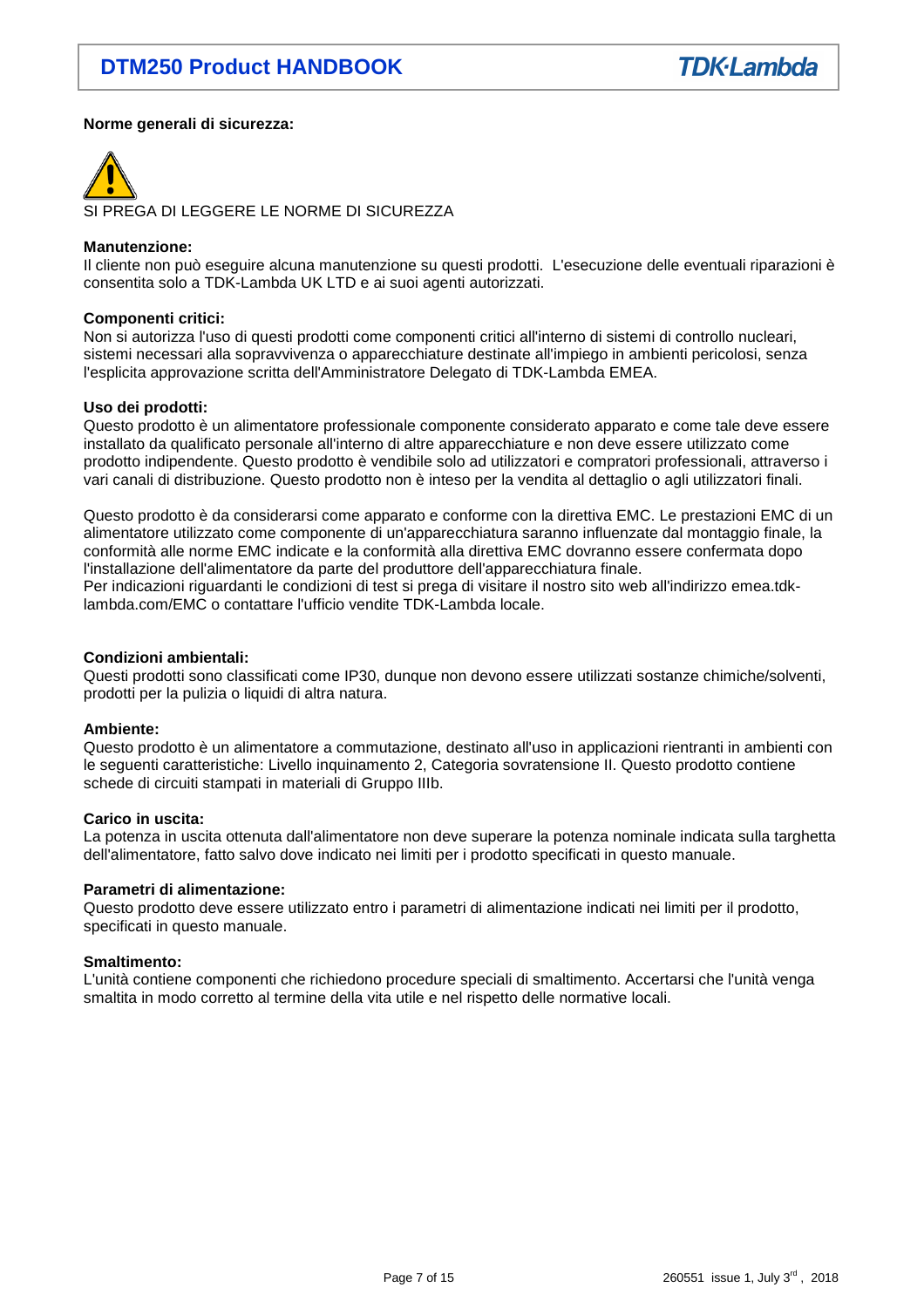# **SOLO PER I PRODOTTI A CA-CC**



#### **Avvertimento di alta tensione:**

All'interno dell'alimentatore sono presenti tensioni pericolose. Gli installatori professionali devono proteggere il personale di manutenzione dal rischio di contatto accidentale con queste tensioni pericolose all'interno dell'apparecchiatura finale.

Questo prodotto deve essere messo a terra in modo affidabile e installato in modo professionale, nel rispetto delle norme di sicurezza e dei regolamenti vigenti in ambito locale in materia di collegamenti elettrici.

Un fusibile interno protegge l'unità e non deve essere sostituito dall'utente. Nell'eventualità di un difetto interno, restituire l'unità a TDK-Lambda UK LTD o a uno dei suoi agenti autorizzati



#### **Superfici esterne calde:**

Coerentemente con le norme locali in materia di salute & sicurezza professionali, i produttori sono tenuti a salvaguardare i tecnici di manutenzione, e inoltre gli utenti. Per far fronte a tali obblighi, i prodotti devono presentare una targhetta, chiaramente visibile al personale di manutenzione che accede all'apparecchiatura nel complesso e che risulti inoltre leggibile e avverta gli addetti del rischio che le superfici di questi prodotti possono scottare e non vanno toccate con i prodotti in funzione.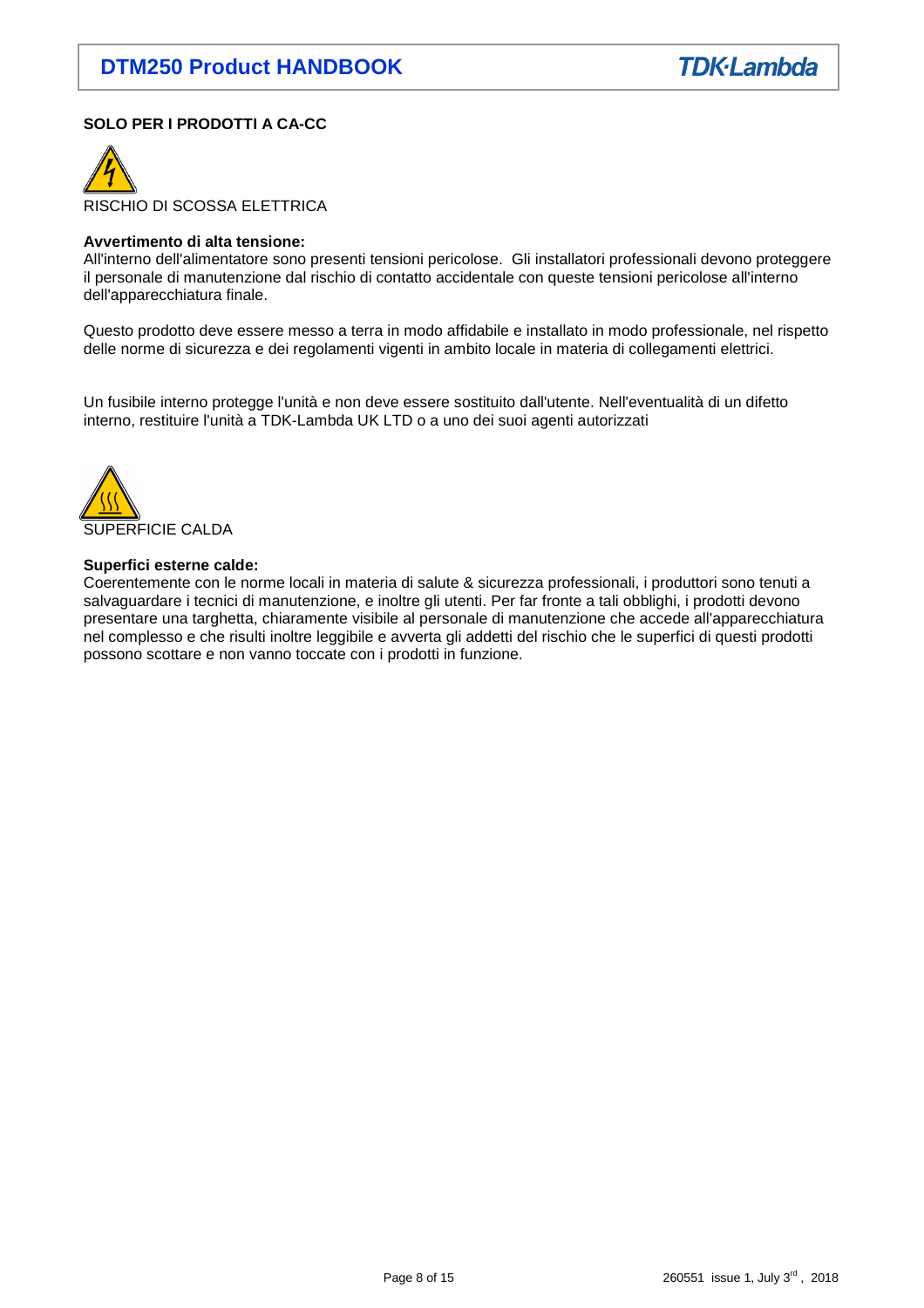## **Instrucciones generales de seguridad:**



LEA LAS INSTRUCCIONES DE SEGURIDAD

## **Servicio:**

Estos productos no pueden ser reparados por los clientes. TDK-Lambda UK LTD. y sus agentes autorizados son los únicos que pueden llevar a cabo las reparaciones.

## **Componentes fundamentales:**

Estos productos no pueden ser utilizados como componentes fundamentales en sistemas de control nuclear, sistemas de soporte vital o equipos a utilizar en entornos peligrosos sin el consentimiento expreso por escrito del Director General de TDK-Lambda EMEA.

#### **Uso de los productos:**

Este producto es un aparato considerado fuente de alimentación y sólo para ser instalado por personas cualificadas dentro de otros equipos y no debe ser operado como un producto independiente . Este producto está a la venta entre profesionales y se puede obtener a través de los canales de distribución . No está destinado para la venta a los usuarios finales .

Este producto es considerado un producto electrónico y cumple con la directiva EMC. El rendimiento de CEM del suministro eléctrico de un componente se verá afectado por la instalación final; el fabricante del equipo final debe confirmar el cumplimiento de las normas CEM establecidas y la conformidad con la Directiva CEM después de la instalación.

Si desea orientación sobre las condiciones de prueba, visite nuestro sitio web en emea.tdk-lambda.com/EMC guidance o póngase en contacto con la oficina de ventas local de TDK-Lambda.

## **Medioambiental:**

Estos productos son IP30 y, por tanto, no pueden utilizarse sustancias químicas/disolventes, agentes de limpieza ni otros líquidos.

## **Medio ambiente:**

Esta fuente de alimentación es una fuente de alimentación de modo conmutado a utilizar en aplicaciones dentro de un entorno con un Grado de contaminación 2 y una Categoría de sobretensión II. En él se utilizan policloruros de bifenilo del Grupo de materiales IIIb.

## **Carga de salida:**

La potencia de salida tomada de la fuente de alimentación no puede sobrepasar el valor nominal indicado en la etiqueta de la fuente de alimentación, excepto en los casos indicados en las limitaciones del producto en este manual.

## **Parámetros de entrada:**

Este producto debe ser utilizado dentro de los parámetros de entrada indicados en las limitaciones del producto en este manual.

## **Desecho de la unidad:**

La unidad contiene componentes que deben ser desechados de una manera especial. Asegúrese de desechar correctamente la unidad al final de su vida útil y conforme a las normas locales vigentes.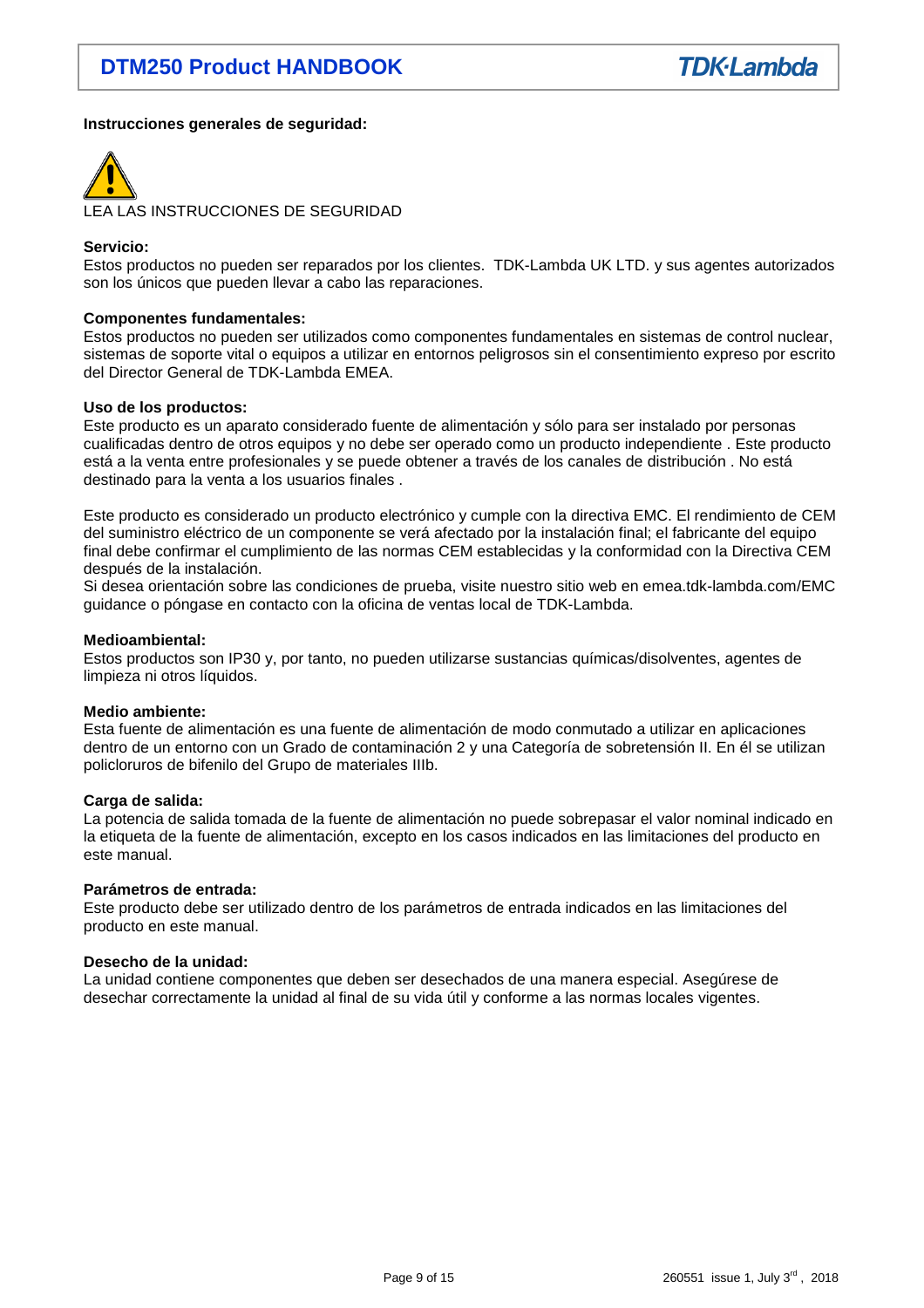# **SÓLO PRODUCTOS CA-CC**



PELIGRO DE DESCARGAS ELÉCTRICAS

#### **Advertencia de alta tensión:**

En esta fuente de alimentación hay tensiones peligrosas. El instalador profesional debe proteger al personal de servicio contra cualquier contacto accidental con estas tensiones peligrosas en el equipo final.

Este producto se puede conectar de forma fiable a tierra e instalar profesionalmente de conformidad con las regulaciones locales para los cableados eléctricos y las normas de seguridad vigentes.

Un fusible interno protege la unidad y este no debe ser nunca reemplazado por el usuario. En caso de existir algún defecto interno, la unidad debe ser enviada a TDK-Lambda UK LTD o a uno de sus agentes autorizados.



## **Superficies externas calientes:**

Según las normas locales relativas a la Salud y Seguridad en el trabajo, los fabricantes están obligados a proteger a los ingenieros de servicio además de a los usuarios. Para que esto se cumpla, debe colocarse una etiqueta en estos productos que pueda ser vista claramente por el personal de servicio que accede al equipo general, y con advertencias legibles de que las superficies de estos productos pueden estar calientes y no deben tocarse cuando los productos se encuentran en funcionamiento.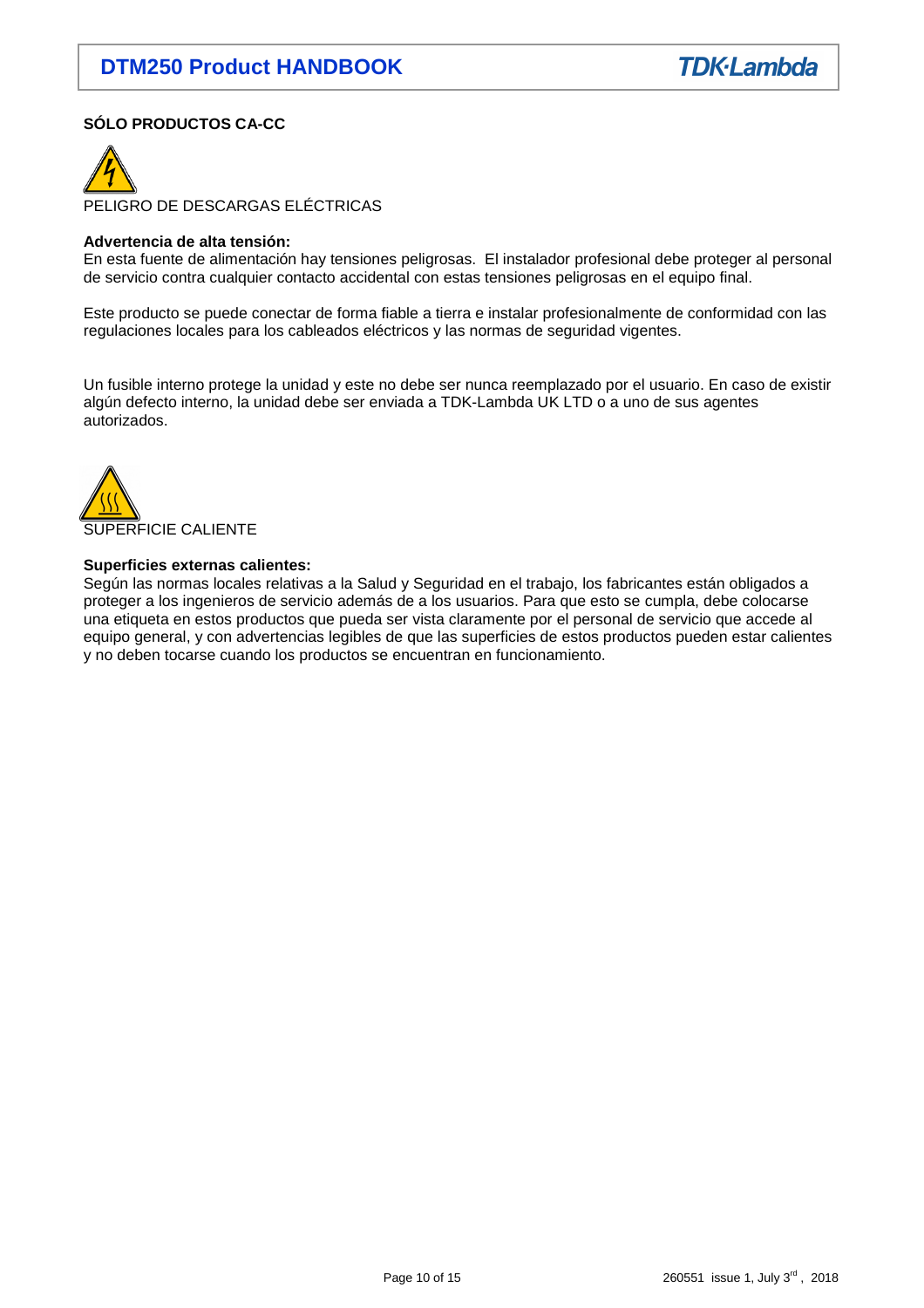## **Instruções gerais de segurança:**



LEIA AS INSTRUÇÕES DE SEGURANÇA

## **Manutenção:**

Estes produtos não são podem ser submetidos a manutenção por parte do cliente. Apenas a TDK-Lambda UK LTD e os seus agentes autorizados têm permissão para realizar reparações.

#### **Componentes essenciais:**

Não é autorizada a utilização destes produtos como componentes essenciais de sistemas de controlo nuclear, sistemas de suporte de vida ou equipamento para utilização em ambientes perigosos sem a expressa autorização por escrito do Director-Geral da TDK-Lambda EMEA.

#### **Utilização do produto:**

Este produto é uma alimentaçao considerado com um aparelho para ser instalado por pessoas qualificadas em outros equipamentos. Não deve ser usado como um produto acabado. Este produto é destinado para venda entre as empresas e pode ser obtido através de canais de distribuição. Não se destina à venda aos particulares.

Este produto considerado com um aparelho de acordo com a directiva CEM. O desempenho EMC da fonte de alimentação de um componente será afetado pela instalação final. Após a instalação, o fabricante do equipamento final tem de confirmar a conformidade com as normas EMC indicadas e a conformidade com a Diretiva EMC.

Para obter orientação relativamente às condições de teste, visite o nosso website, em emea.tdklambda.com/EMC guidance, ou contacte o seu escritório de vendas local da TDK-Lambda.

#### **Ambiental:**

Estes produtos são IP30 e, como tal, não se devem utilizar químicos/solventes, agentes de limpeza e outros líquidos.

## **Ambiente:**

Esta fonte de alimentação é uma fonte de alimentação do modo de comutação para utilização em aplicações com um Nível de Poluição 2 e ambientes da categoria de sobretensão II. São utilizadas placas de circuitos impressos do grupo de materiais IIIb.

## **Carga de saída:**

A potência de saída extraída da fonte de alimentação não deve exceder a classificação assinalada na etiqueta da fonte de alimentação, excepto quando indicado nas limitações do produto neste guia.

#### **Parâmetros de entrada:**

Este produto deve ser utilizado dentro dos parâmetros de entrada indicados nas limitações do produto neste guia.

## **Eliminação no fim de vida:**

A unidade contém componentes que necessitam de procedimentos especiais de eliminação. Certifique-se de que a unidade é devidamente eliminada no fim da sua vida útil e que tal é feito em conformidade com os regulamentos locais.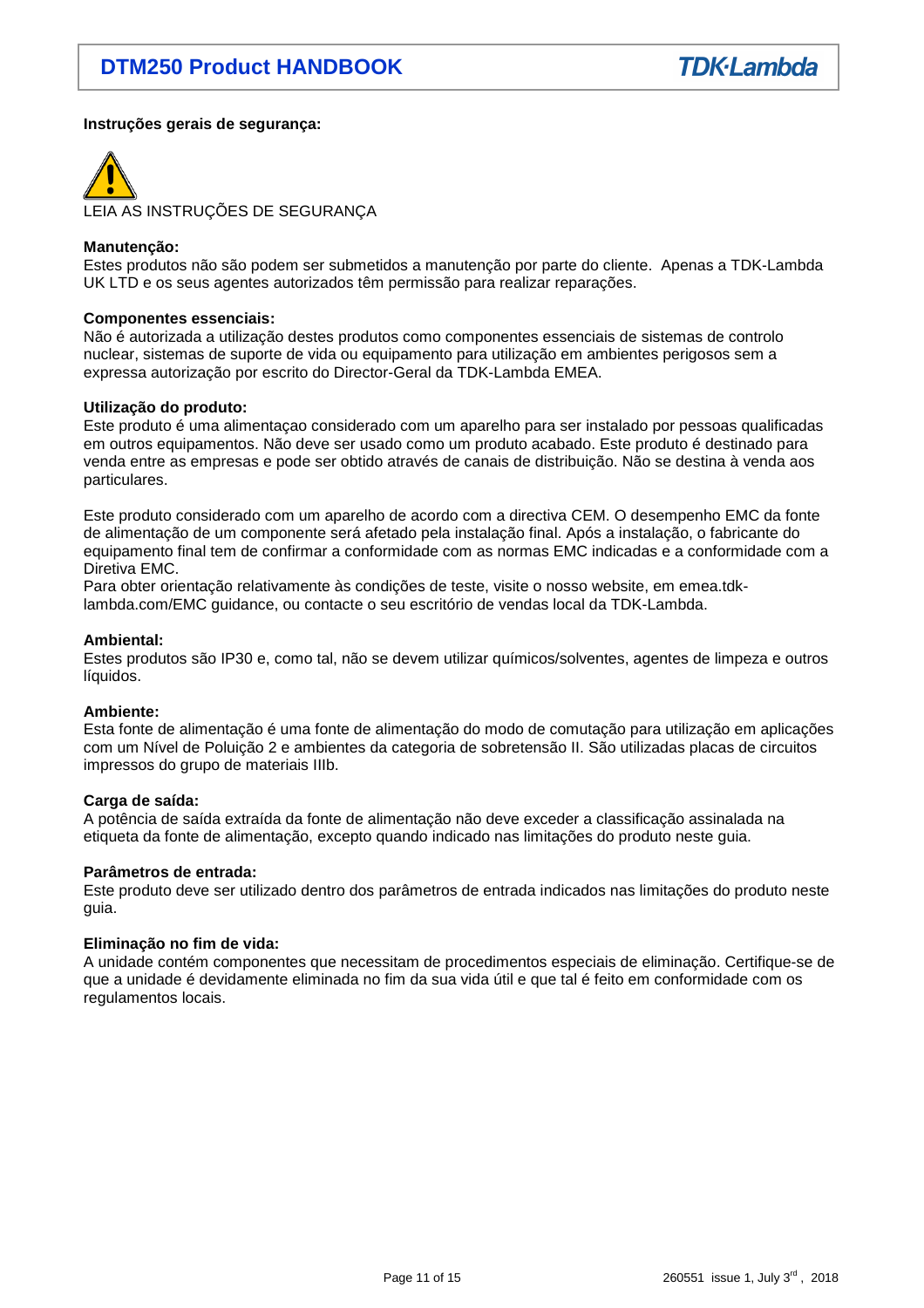## **APENAS PRODUTOS CA-CC**



#### **Aviso de alta tensão:**

Estão presentes tensões perigosas dentro da fonte de alimentação. O profissional que realizar a instalação deve proteger o pessoal de assistência contra contactos inadvertidos com estas tensões perigosas do equipamento final.

Este produto deve ser ligado à terra de forma fiável e instalado por um profissional, de acordo com as normas de segurança e os regulamentos locais vigentes em relação a cablagens eléctricas.

Existe um fusível interno que protege a unidade e que não deve ser substituído pelo utilizador. Em caso de defeito interno, a unidade deve ser devolvida à TDK-Lambda UK LTD ou a um dos seus agentes autorizados.



#### **Superfícies quentes externas:**

Segundo com os regulamentos locais sobre saúde e segurança no local de trabalho, os fabricantes têm a obrigação de proteger os técnicos de manutenção, bem como os utilizadores. De forma a respeitar este regulamento, estes produtos deverão ter uma etiqueta que seja facilmente visível ao pessoal de assistência que aceda ao equipamento em geral, e que alerte, de forma legível, para o facto de as superfícies destes produtos poderem estar quentes, não devendo ser tocadas quando os produtos estão em funcionamento.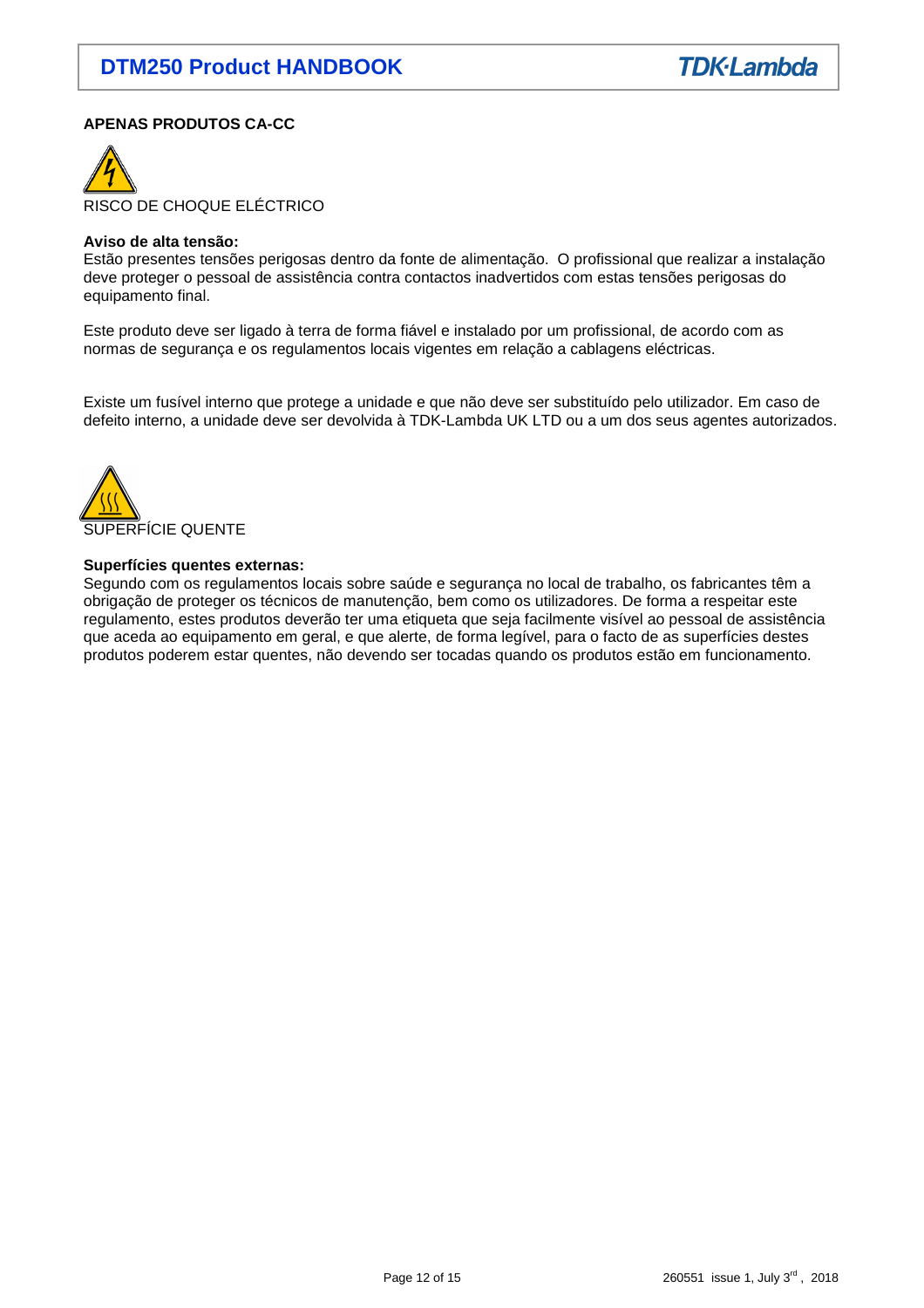# **DTM 250 Product HANDBOOK**

## **Special Instructions for medical applications (IEC/EN/UL/CSA 60601-1)**

These products are NOT suitable for use in the presence of flammable anaesthetic mixtures with air or with oxygen, or with nitrous oxide. They are NOT protected against the ingress of water.

Where any part of this product is made accessible to the operator in the end use equipment, the operator must not touch this part and the patient at the same time. **WARNING: No modification of this product is allowed.** 

## **Environmental Specifications:**

| <b>Description</b>          | <b>Operation</b>                                                                           | Storage                           |  |
|-----------------------------|--------------------------------------------------------------------------------------------|-----------------------------------|--|
| Use                         | <b>Indoor</b>                                                                              |                                   |  |
| Temperature                 | -20 $^{\circ}$ C - +60 $^{\circ}$ C (derating at 2.5%/ $^{\circ}$ C above 40 $^{\circ}$ C) | $-20^{\circ}$ C - $+85^{\circ}$ C |  |
| Humidity                    | 0 - 95% RH, non-condensing                                                                 | 0 - 95% RH, non-condensing        |  |
| Altitude                    | 5000m                                                                                      |                                   |  |
| <b>Material Group</b>       | IIIb                                                                                       |                                   |  |
| <b>Pollution Degree</b>     | 2                                                                                          |                                   |  |
| <b>Overvoltage Category</b> |                                                                                            |                                   |  |
| <b>Safety Class</b>         |                                                                                            |                                   |  |

If the equipment is used in a manner not specified by the manufacturer, the protection provided by the equipment may be impaired,

## **Level of Insulation:**

| DTM250PWxxx-D                                | Isolation voltage | Means of protection |
|----------------------------------------------|-------------------|---------------------|
| Primary mains circuit to earth               | 1.5kVac           | 1 x MoPP            |
| Primary mains circuits to secondary circuits | 4kVac             | 2 x MoPP            |
| Type test only?                              |                   |                     |

## **WEEE**

Reference should be made to local regulations concerning the disposal of these products at the end of their useful life.



TDK Lambda UK Ltd is a member of the B2B Compliance scheme; the scheme is operated by GAMBICA B2B Compliance Ltd

For further information relating to the obligations of TDK-Lambda under the WEEE Directive please contact B2B Compliance on +44 (0)1691 676124, you can also contact them via e-mail at WWW.b2bcompliance.org.uk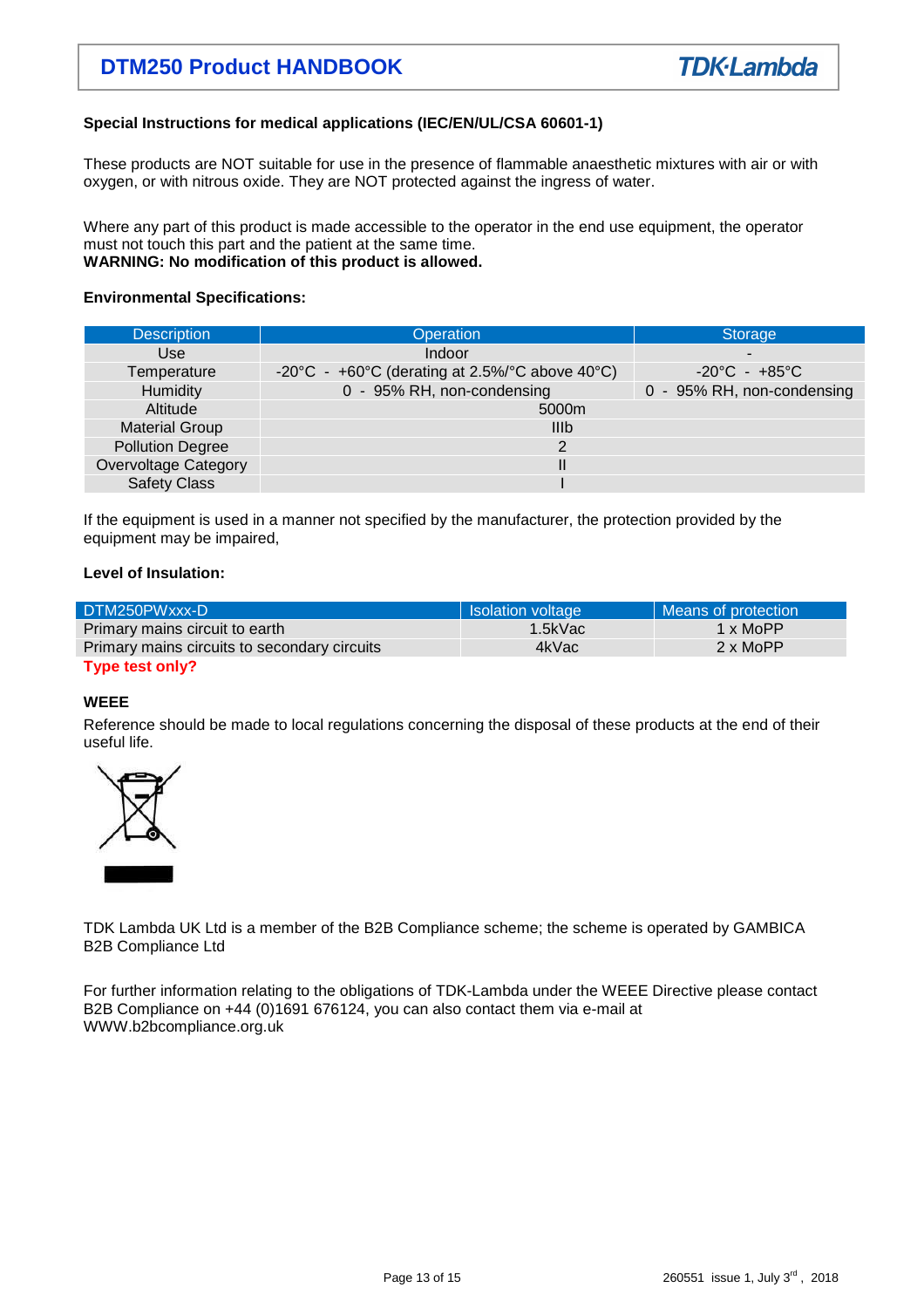## **Input Parameters:**

| <b>Description</b>      | Operation  |  |  |
|-------------------------|------------|--|--|
| Nominal input voltage   | 100-240VAC |  |  |
| Input voltage range     | 90-264VAC  |  |  |
| Nominal Input frequency | $50-60$ Hz |  |  |
| Maximum input current   | 3.5A@90VAC |  |  |

## **Input Connections:**

Class I AC inlet (3 pin) IEC320-C14 (accepts IEC320-C13)



## **Output Parameters:**

| Output channel | Vout (V) | Output<br>current (A) | Maximum<br>power (W) |
|----------------|----------|-----------------------|----------------------|
| DTM250PW120-D  | 12       | 20.83                 | 250                  |
| DTM250PW190-D  | 19       | 13.157                | 250                  |
| DTM250PW240-D  | 24       | 10.416                | 250                  |
| DTM250PW280-D  | 28       | 8.928                 | 250                  |
| DTM250PW360-D  | 36       | 6.94                  | 250                  |
| DTM250PW480-D  | 48       | 5.208                 | 250                  |
| DTM250PW540-D  | 54       | 4.629                 | 250                  |

## **Output Connections:**

The DTM250 provides a standard Molex mini fit or equivalent, The mating connector is a Molex mini fit part no. 39-28-1063 or equivalent; Pins 1 – 3: -Vout, Pins 4 – 6: +Vout.



## **Safety Approvals:**

IEC/EN/UL60601-1 IEC/EN/UL60950-1

## **EMC Performance:**

Tested to EN60601-1-2 Final compliance must be checked in the end system.

## **CE mark**.

CE marking when applied to any **DTM250-PW-xxx-D** product indicates compliance with the European Union Low Voltage Directive, EMC Directive and RoHS Directive.